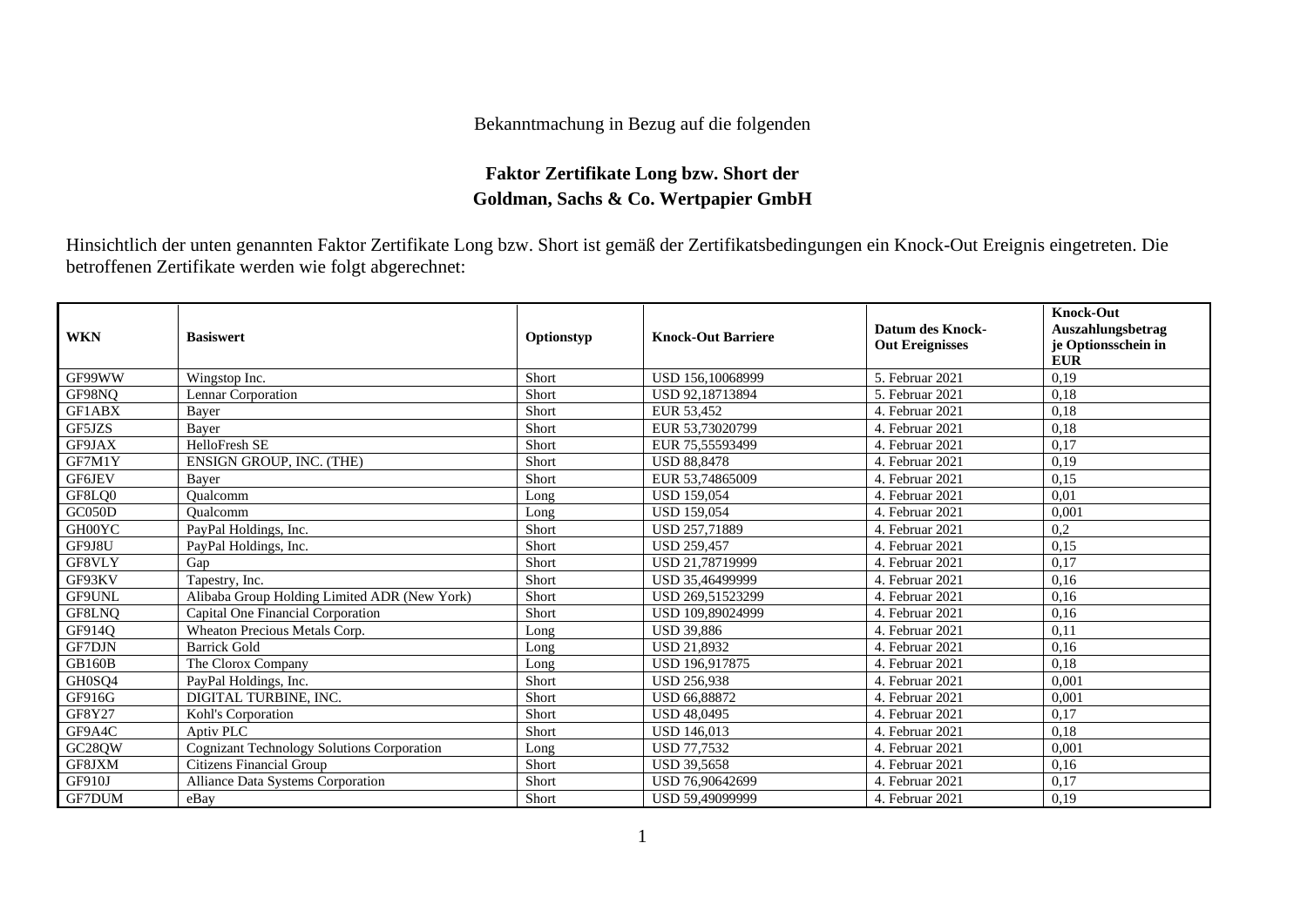| <b>WKN</b>    | <b>Basiswert</b>                        | Optionstyp | <b>Knock-Out Barriere</b> | <b>Datum des Knock-</b><br><b>Out Ereignisses</b> | <b>Knock-Out</b><br>Auszahlungsbetrag<br>je Optionsschein in |
|---------------|-----------------------------------------|------------|---------------------------|---------------------------------------------------|--------------------------------------------------------------|
|               |                                         |            |                           |                                                   | <b>EUR</b>                                                   |
| <b>GF77E7</b> | L Brands, Inc.                          | Short      | <b>USD 45,2788</b>        | 4. Februar 2021                                   | 0,1                                                          |
| GC7HP8        | GOLD                                    | Long       | USD 1.798,74099999        | 4. Februar 2021                                   | 0,17                                                         |
| GF2T1X        | GOLD                                    | Long       | USD 1.796,90554999        | 4. Februar 2021                                   | 0,18                                                         |
| GF7V8N        | <b>BBVA</b>                             | Short      | EUR 4,17824638            | 4. Februar 2021                                   | 0,16                                                         |
| GF5LY1        | Silver                                  | Long       | USD 26,26399999           | 4. Februar 2021                                   | 0,17                                                         |
| GF3CGA        | Silver                                  | Long       | USD 26,26399999           | 4. Februar 2021                                   | 0,17                                                         |
| GF96J7        | Nordex SE                               | Short      | EUR 25,6676               | 4. Februar 2021                                   | 0,15                                                         |
| GF5JUP        | Commerzbank                             | Long       | EUR 5,42241839            | 4. Februar 2021                                   | 0,19                                                         |
| <b>GF79X7</b> | Cancom                                  | Short      | EUR 53,8014556            | 4. Februar 2021                                   | 0,18                                                         |
| GF6Z75        | Cancom                                  | Short      | EUR 53,50282127           | 4. Februar 2021                                   | 0,17                                                         |
| GF7UTU        | Daimler                                 | Short      | EUR 66,05133599           | 4. Februar 2021                                   | 0,17                                                         |
| GC9476        | Gerresheimer AG                         | Short      | EUR 92,94863499           | 4. Februar 2021                                   | 0,17                                                         |
| GF753L        | Continental                             | Short      | EUR 124,76704499          | 4. Februar 2021                                   | 0,17                                                         |
| GF8LVZ        | Aurubis                                 | Short      | EUR 68,8704               | 4. Februar 2021                                   | 0,14                                                         |
| GF93D0        | Siemens Gamesa Renewable Energy         | Short      | EUR 35,33787399           | 4. Februar 2021                                   | 0,17                                                         |
| GF6Z74        | Cancom                                  | Short      | EUR 52,12116768           | 4. Februar 2021                                   | 0,18                                                         |
| <b>GC756K</b> | Merck & Co.                             | Long       | USD 75.66535199           | 4. Februar 2021                                   | 0,16                                                         |
| GF96WB        | eBav                                    | Short      | USD 60,384816             | 4. Februar 2021                                   | 0,14                                                         |
| GF8DRB        | ADVANCED DRAINAGE SYSTEMS, INC.         | Short      | USD 96,3548092            | 4. Februar 2021                                   | 0,14                                                         |
| GF6PFM        | MetLife, Inc.                           | Short      | USD 51,02574682           | 4. Februar 2021                                   | 0,16                                                         |
| GF72GJ        | Exor N.V.                               | Short      | EUR 67,5352525            | 4. Februar 2021                                   | 0,19                                                         |
| GF96P1        | Comerica Incorporated                   | Short      | USD 63,547632             | 4. Februar 2021                                   | 0,19                                                         |
| GF5G6B        | Air Products and Chemicals              | Long       | USD 249,96007054          | 4. Februar 2021                                   | 0,18                                                         |
| GF6JK7        | <b>Siemens</b>                          | Short      | EUR 135,3355              | 4. Februar 2021                                   | 0.18                                                         |
| GF96RA        | Capital One Financial Corporation       | Short      | USD 111,54128398          | 4. Februar 2021                                   | 0,14                                                         |
| GF45M6        | Intesa Sanpaolo S.p.A.                  | Short      | EUR 2,02437               | 4. Februar 2021                                   | 0,15                                                         |
| GF2PY4        | FTSE MIB Index                          | Short      | EUR 22.978,457999999999   | 4. Februar 2021                                   | $\overline{0.2}$                                             |
| GF72FT        | STOXX(r) Europe 600 Banks               | Short      | EUR 112,90874514          | 4. Februar 2021                                   | 0,15                                                         |
| GF8UVU        | Etsy Inc                                | Short      | USD 216,37209999          | 4. Februar 2021                                   | 0,15                                                         |
| <b>GF989D</b> | Shopify Inc.                            | Short      | USD 1.273,616064          | 4. Februar 2021                                   | 0,17                                                         |
| GF8TYA        | International Flavors & Fragrances Inc. | Short      | USD 134,76366874          | 4. Februar 2021                                   | 0,14                                                         |
| GF8DVG        | General Electric                        | Short      | USD 11,42399999           | 4. Februar 2021                                   | 0,2                                                          |
| GF6RSM        | The Cooper Companies Inc                | Short      | USD 383,474416            | 4. Februar 2021                                   | 0,19                                                         |
| GF6Z6P        | Gap                                     | Short      | USD 21,89399999           | 4. Februar 2021                                   | 0,19                                                         |
| GF6ET7        | <b>Southwest Airlines</b>               | Short      | USD 47,62530499           | 4. Februar 2021                                   | 0,16                                                         |
| GF917N        | ADVANCED DRAINAGE SYSTEMS, INC.         | Short      | USD 91,11748484           | 4. Februar 2021                                   | 0,15                                                         |
| GF8UUZ        | PayPal Holdings, Inc.                   | Short      | USD 267,31829518          | 4. Februar 2021                                   | 0,17                                                         |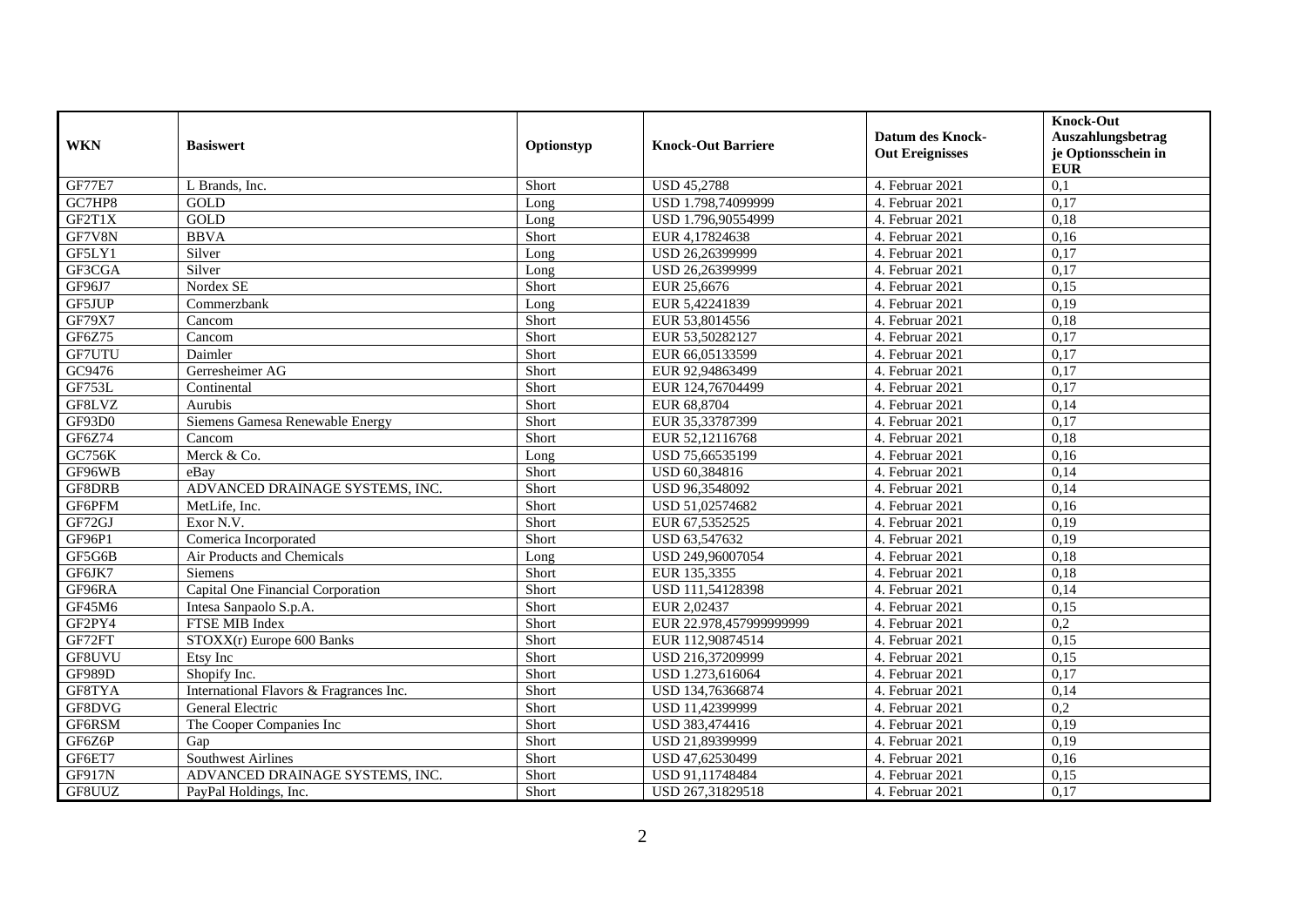| <b>WKN</b>    | <b>Basiswert</b>                         | Optionstyp | <b>Knock-Out Barriere</b> | <b>Datum des Knock-</b><br><b>Out Ereignisses</b> | <b>Knock-Out</b><br>Auszahlungsbetrag<br>je Optionsschein in<br><b>EUR</b> |
|---------------|------------------------------------------|------------|---------------------------|---------------------------------------------------|----------------------------------------------------------------------------|
| GF8YPP        | Renault                                  | Short      | EUR 38,4489               | 4. Februar 2021                                   | 0,19                                                                       |
| <b>GF96V8</b> | <b>Regions Financial Corporation</b>     | Short      | <b>USD 18,7068</b>        | 4. Februar 2021                                   | 0,18                                                                       |
| GF9J90        | PayPal Holdings, Inc.                    | Short      | USD 271,14673437          | 4. Februar 2021                                   | 0,15                                                                       |
| GF5G6A        | Air Products and Chemicals               | Long       | USD 264,88819173          | 4. Februar 2021                                   | 0,19                                                                       |
| GF96KP        | <b>Alliance Data Systems Corporation</b> | Short      | USD 78,20686798           | 4. Februar 2021                                   | 0.15                                                                       |
| GF8DRZ        | Square                                   | Short      | USD 233,63849999          | 4. Februar 2021                                   | 0,2                                                                        |
| GF9JC3        | Hannover Rück                            | Short      | EUR 136,07229999          | 4. Februar 2021                                   | 0,19                                                                       |
| GF72GU        | Accor                                    | Short      | EUR 30,48399759           | 4. Februar 2021                                   | 0,16                                                                       |
| <b>GF7DNN</b> | News Corporation                         | Short      | USD 20,64153598           | 5. Februar 2021                                   | 0,15                                                                       |
| GF7WAN        | Live Nation Entertainment, Inc.          | Short      | USD 75,05664998           | 5. Februar 2021                                   | 0,19                                                                       |
| GF84Q2        | The Swatch Group                         | Short      | CHF 269,99399999          | 5. Februar 2021                                   | 0,17                                                                       |
| GF8TYV        | SILICON LABORATORIES INC.                | Short      | USD 141,47399999          | 5. Februar 2021                                   | 0,18                                                                       |
| GF93M7        | Alaska Air Group, Inc.                   | Short      | USD 54,662616             | 5. Februar 2021                                   | 0,18                                                                       |
| GF99X1        | ams AG                                   | Short      | CHF 22,96859499           | 5. Februar 2021                                   | 0,14                                                                       |
| GF7WEK        | <b>MDC</b> Holdings                      | Short      | <b>USD 56,9384</b>        | 5. Februar 2021                                   | 0,19                                                                       |
| GF74ZY        | Porsche                                  | Short      | EUR 61,774272             | 5. Februar 2021                                   | 0,19                                                                       |
| GF84RR        | APPFOLIO, INC.                           | Short      | USD 164,25742835          | 4. Februar 2021                                   | 0,2                                                                        |
| GF8B1F        | S&P $500(r)$ Index                       | Short      | USD 3916,71945147         | 4. Februar 2021                                   | 0,16                                                                       |
| GF9UQH        | Baidu. Inc.                              | Short      | USD 261,431712            | 4. Februar 2021                                   | 0,18                                                                       |
| GF96P5        | Freeport-McMoRan                         | Short      | <b>USD 30,076</b>         | 4. Februar 2021                                   | 0,18                                                                       |
| GF99VP        | <b>ConocoPhillips</b>                    | Short      | <b>USD 44,0742</b>        | 4. Februar 2021                                   | 0,17                                                                       |
| GF5VL2        | Lowe's Companies, Inc.                   | Short      | USD 173,515432            | 4. Februar 2021                                   | 0,16                                                                       |
| GF89T8        | NASDAQ-100 Index                         | Short      | USD 13.679,257958530001   | 4. Februar 2021                                   | 0,18                                                                       |
| GF62ND        | Salesforce.com. Inc.                     | Short      | USD 239,845148            | 4. Februar 2021                                   | 0,17                                                                       |
| <b>GF8U86</b> | UNITED BANKSHARES, INC.                  | Short      | USD 34,676532             | 4. Februar 2021                                   | 0,18                                                                       |
| GF8YTB        | CarMax, Inc.                             | Short      | USD 127,0093              | 4. Februar 2021                                   | 0,19                                                                       |
| GF7LK5        | <b>NXP Semiconductors NV</b>             | Short      | USD 182,91381248          | 4. Februar 2021                                   | 0,18                                                                       |
| GF8U4B        | S&P $500(r)$ Index                       | Short      | USD 3.912,8896681         | 4. Februar 2021                                   | 0,18                                                                       |
| GF7QP4        | United Rentals, Inc.                     | Short      | USD 262,52078938          | 4. Februar 2021                                   | 0,2                                                                        |
| GF6RFH        | Lamb Weston Holdings Inc                 | Short      | USD 80,11384549           | 4. Februar 2021                                   | 0,17                                                                       |
| GF74X3        | Kirkland Lake Gold Ltd.                  | Long       | USD 37,16748              | 4. Februar 2021                                   | 0,18                                                                       |
| GF77QC        | Paycom Software                          | Short      | USD 433,44238464          | 4. Februar 2021                                   | 0,18                                                                       |
| GF7QK5        | KeyCorp                                  | Short      | USD 18,98479373           | 4. Februar 2021                                   | 0,2                                                                        |
| GF4FF8        | Motorola Solutions, Inc.                 | Short      | USD 183,259588            | 4. Februar 2021                                   | 0,2                                                                        |
| GF6Z2T        | NASDAQ-100 Index                         | Short      | USD 13.691,318432829999   | 4. Februar 2021                                   | 0,16                                                                       |
| GF4S32        | Adobe Inc.                               | Short      | USD 491,5584              | 4. Februar 2021                                   | 0,17                                                                       |
| GF5LZT        | $S&P 500(r)$ Index                       | Short      | USD 3.989,48533548        | 4. Februar 2021                                   | 0,19                                                                       |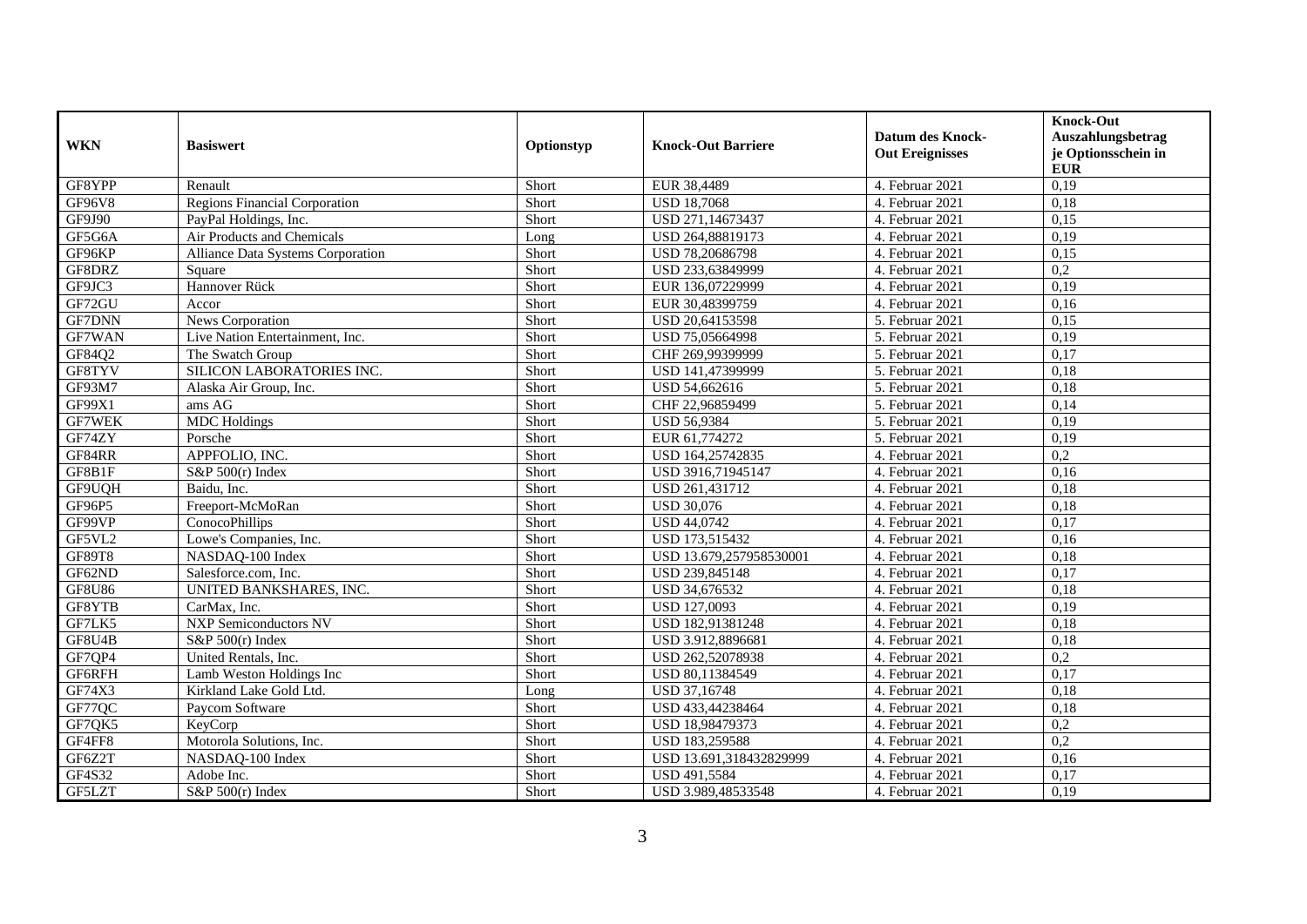| <b>WKN</b>    | <b>Basiswert</b>                 | Optionstyp | <b>Knock-Out Barriere</b> | <b>Datum des Knock-</b><br><b>Out Ereignisses</b> | <b>Knock-Out</b><br>Auszahlungsbetrag<br>je Optionsschein in<br><b>EUR</b> |
|---------------|----------------------------------|------------|---------------------------|---------------------------------------------------|----------------------------------------------------------------------------|
| GF4C8Q        | Medtronic, PLC                   | Short      | USD 117,50214403          | 4. Februar 2021                                   | 0,16                                                                       |
| GF2T1N        | NASDAO-100 Index                 | Short      | USD 13.710.079170630001   | 4. Februar 2021                                   | 0.19                                                                       |
| GF3TPQ        | Philip Morris                    | Short      | USD 83,70058613           | 4. Februar 2021                                   | 0,16                                                                       |
| GC7565        | Philip Morris                    | Short      | USD 85,11600699           | 4. Februar 2021                                   | 0,18                                                                       |
| GF0TF9        | Chubb Limited                    | Short      | USD 167,18741873          | 4. Februar 2021                                   | $\overline{0.2}$                                                           |
| GF4C9A        | <b>AO</b> Smith Corporation      | Short      | USD 58,54178199           | 4. Februar 2021                                   | 0,19                                                                       |
| GF4C3V        | <b>STRYKER CORP</b>              | Short      | USD 238,95653             | 4. Februar 2021                                   | 0,18                                                                       |
| GF9HKH        | TechnipFMC                       | Short      | USD 11,43825799           | 4. Februar 2021                                   | 0,16                                                                       |
| GF8UTV        | DIGITAL TURBINE, INC.            | Short      | USD 81,35401527           | 4. Februar 2021                                   | 0,19                                                                       |
| GF6ZAU        | Delta Air Lines, Inc.            | Short      | USD 40,631292             | 4. Februar 2021                                   | 0,15                                                                       |
| GF8DMV        | Okta, Inc. - Class A             | Short      | USD 282,631375            | 4. Februar 2021                                   | 0,15                                                                       |
| GF8U9A        | FIRST FINANCIAL BANKSHARES, INC. | Short      | <b>USD 40,700448</b>      | 4. Februar 2021                                   | 0,18                                                                       |
| GF84YF        | DexCom Inc                       | Short      | USD 401,48224999          | 4. Februar 2021                                   | 0,15                                                                       |
| GF8Y1G        | Amplifon S.p.A.                  | Short      | EUR 35,638                | 4. Februar $2021$                                 | 0,17                                                                       |
| GF912K        | Fox Factory Holding Corp.        | Short      | <b>USD 132,471</b>        | 4. Februar 2021                                   | 0,14                                                                       |
| GF8DMJ        | <b>Siemens Healthineers AG</b>   | Short      | EUR 49,2762               | 4. Februar 2021                                   | 0,14                                                                       |
| <b>GC522R</b> | Cisco Systems                    | Short      | <b>USD 47,1431</b>        | 4. Februar 2021                                   | 0,2                                                                        |
| GF6PDA        | The TJX Companies, Inc.          | Short      | USD 69,61660367           | 4. Februar 2021                                   | 0,19                                                                       |
| GF8NGN        | AmerisourceBergen Corporation    | Short      | USD 111,98928023          | 4. Februar 2021                                   | 0,19                                                                       |
| GF98AY        | Siemens                          | Short      | EUR 135,8125              | 4. Februar 2021                                   | 0,18                                                                       |
| GF9JCT        | ADYEN N.V.                       | Short      | EUR 1.908,19537101        | 4. Februar 2021                                   | 0,19                                                                       |
| GF8JJ3        | <b>Banco Santander</b>           | Short      | EUR 2,73431025            | 4. Februar 2021                                   | 0,19                                                                       |
| GF9R4B        | ADYEN N.V.                       | Short      | EUR 1.934,02069999        | 4. Februar 2021                                   | $\overline{0.2}$                                                           |
| <b>GF685R</b> | EURO STOXX 50 Index              | Short      | EUR 3.682,05665811        | 4. Februar 2021                                   | 0,16                                                                       |
| GF6ERW        | EURO STOXX 50 Index              | Short      | EUR 3.675,93010793        | 4. Februar 2021                                   | 0,16                                                                       |
| GF67QS        | DAX (Performance Index)          | Short      | EUR 14.235,989771         | 4. Februar $2021$                                 | 0,16                                                                       |
| GF5VED        | FTSE MIB Index                   | Short      | EUR 23.395,224149999998   | 4. Februar 2021                                   | 0,17                                                                       |
| GF2HQQ        | Daimler                          | Short      | EUR 67,32962399           | 4. Februar 2021                                   | 0,19                                                                       |
| GF6EJ4        | DAX (Performance Index)          | Short      | EUR 14.212,30259999       | 4. Februar 2021                                   | 0,18                                                                       |
| GF7A5W        | <b>BASF</b>                      | Short      | EUR 67,48319999           | 4. Februar 2021                                   | 0,18                                                                       |
| GF915Z        | <b>BBVA</b>                      | Short      | EUR 4,34704752            | 4. Februar 2021                                   | 0,17                                                                       |
| GC9M4T        | DAX (Performance Index)          | Short      | EUR 14.254,103489990001   | 4. Februar 2021                                   | 0,18                                                                       |
| GF77LS        | Intesa Sanpaolo S.p.A.           | Short      | EUR 2,0423866             | 4. Februar 2021                                   | $\overline{0.2}$                                                           |
| GF6RKS        | Airbus                           | Short      | EUR 94,0071455            | 4. Februar 2021                                   | 0,18                                                                       |
| GC82NR        | Daimler                          | Short      | EUR 74,24399999           | 4. Februar 2021                                   | 0,2                                                                        |
| GF4UJG        | Fuchs Petrolub                   | Short      | EUR 49,0824               | 4. Februar 2021                                   | 0,2                                                                        |
| GF79VK        | Snap-On Inc                      | Short      | USD 191,93687061          | 4. Februar 2021                                   | 0,19                                                                       |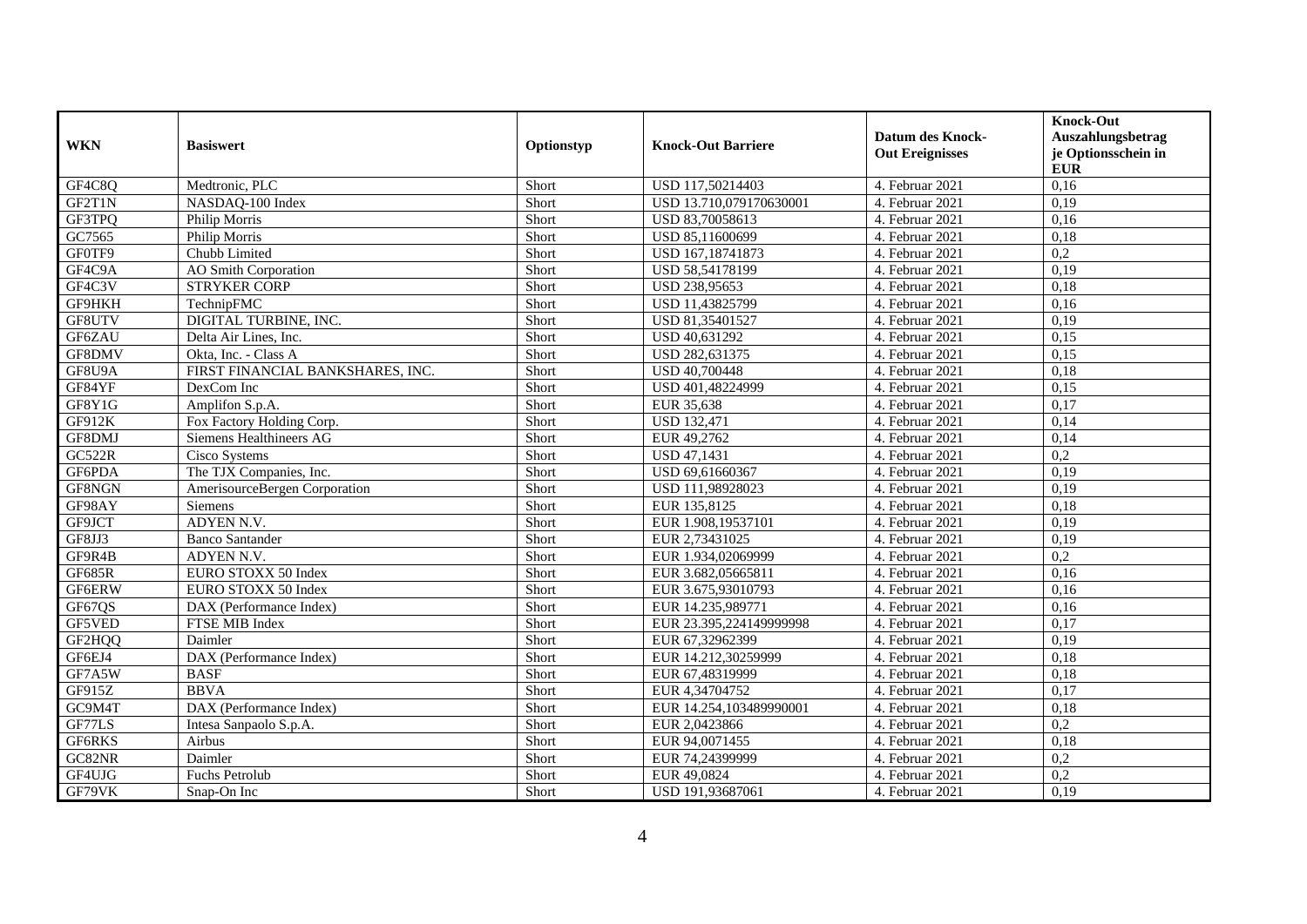| <b>WKN</b>    | <b>Basiswert</b>                                 | Optionstyp | <b>Knock-Out Barriere</b> | <b>Datum des Knock-</b><br><b>Out Ereignisses</b> | <b>Knock-Out</b><br>Auszahlungsbetrag<br>je Optionsschein in<br><b>EUR</b> |
|---------------|--------------------------------------------------|------------|---------------------------|---------------------------------------------------|----------------------------------------------------------------------------|
| GF98BS        | ADVANCED DRAINAGE SYSTEMS, INC.                  | Short      | USD 105,28950158          | 5. Februar 2021                                   | 0,18                                                                       |
| GF8M1H        | Exxon Mobil                                      | Short      | <b>USD 48,3684</b>        | 5. Februar $2021$                                 | 0,15                                                                       |
| GF8DQ9        | ARTISAN PARTNERS ASSET MANAGEMENT INC.           | Short      | USD 52,65714096           | 5. Februar 2021                                   | 0,17                                                                       |
| GF7YDV        | Microchip Technology Incorporated                | Short      | USD 145,520748            | 5. Februar 2021                                   | 0,18                                                                       |
| GF6RQQ        | <b>BNP</b> Paribas                               | Short      | EUR 43,75954999           | 5. Februar 2021                                   | 0,18                                                                       |
| GF79X4        | Raiffeisen Bank International                    | Short      | EUR 17,10845              | 5. Februar 2021                                   | 0,17                                                                       |
| GF7K52        | <b>BNP</b> Paribas                               | Short      | EUR 43,33469999           | 5. Februar 2021                                   | 0,17                                                                       |
| GF7Y3X        | ams AG                                           | Short      | CHF 23,58653123           | 5. Februar 2021                                   | 0,15                                                                       |
| GF8B0A        | Renault                                          | Short      | EUR 40,29672186           | 5. Februar 2021                                   | 0,19                                                                       |
| GF9LQ9        | <b>RTL Group</b>                                 | Short      | EUR 47,59461199           | 5. Februar 2021                                   | 0,17                                                                       |
| GF7574        | Amadeus                                          | Short      | EUR 56,406                | 5. Februar 2021                                   | 0,19                                                                       |
| GF8UYY        | Align Technology, Inc.                           | Short      | USD 579,61058541          | 5. Februar 2021                                   | 0,001                                                                      |
| GF22QW        | The Clorox Company                               | Long       | USD 191,73439905          | 5. Februar 2021                                   | 0,17                                                                       |
| GF6VCZ        | <b>Comcast Corporation</b>                       | Short      | USD 51,47939999           | 5. Februar $2021$                                 | 0,18                                                                       |
| GF96KQ        | Alliance Data Systems Corporation                | Short      | USD 82,97361496           | 5. Februar $2021$                                 | 0,16                                                                       |
| GF77KA        | <b>Dassault Systemes</b>                         | Short      | EUR 184,15842             | 5. Februar 2021                                   | 0,19                                                                       |
| GF96LV        | Dialog Semiconductor PLC                         | Short      | EUR 55,22084998           | 5. Februar 2021                                   | 0.14                                                                       |
| GF8LKP        | <b>Walt Disney</b>                               | Short      | USD 180,50553299          | 5. Februar 2021                                   | 0,2                                                                        |
| <b>GF98E7</b> | Next Plc                                         | Short      | GBP 79,72319999           | 5. Februar 2021                                   | 0,19                                                                       |
| GF4XA3        | TAG Immobilien AG                                | Long       | EUR 25,02919999           | 5. Februar 2021                                   | 0,19                                                                       |
| GF8U5M        | Bayer                                            | Short      | EUR 55,61649999           | 5. Februar 2021                                   | 0,2                                                                        |
| <b>GF6JEW</b> | Bayer                                            | Short      | EUR 55,51340599           | 5. Februar 2021                                   | 0,15                                                                       |
| GF96TE        | <b>NATIXIS</b>                                   | Short      | EUR 3,46347499            | 5. Februar 2021                                   | 0,18                                                                       |
| GF989X        | Easyjet                                          | Short      | GBP 8,28990718            | 5. Februar 2021                                   | 0.15                                                                       |
| GF7UXY        | Société Générale                                 | Short      | EUR 17,28475              | 5. Februar 2021                                   | 0,19                                                                       |
| GF8U9D        | Investec Plc                                     | Short      | GBP 2,02214999            | 5. Februar 2021                                   | 0,19                                                                       |
| GF77LQ        | Intesa Sanpaolo S.p.A.                           | Short      | EUR 2,08964339            | 5. Februar 2021                                   | 0,16                                                                       |
| GF6PH6        | Inditex                                          | Short      | EUR 26,1936               | 5. Februar 2021                                   | 0,15                                                                       |
| GC88L3        | Unicredit S.p.A.                                 | Short      | EUR 8,63416909            | 5. Februar 2021                                   | 0,18                                                                       |
| GF91CN        | Saipem                                           | Short      | EUR 2,40019259            | 5. Februar 2021                                   | 0,2                                                                        |
| GF91EN        | Eckert & Ziegler Strahlen- und Medizintechnik AG | Short      | EUR 61,52375              | 5. Februar 2021                                   | 0,19                                                                       |
| GF8V0P        | Baver                                            | Short      | EUR 56,45210398           | 5. Februar 2021                                   | 0,16                                                                       |
| GF96K9        | S&P $500(r)$ Index                               | Short      | USD 3.955.33972253        | 5. Februar 2021                                   | 0,18                                                                       |
| GF7U3J        | INOVALON HOLDINGS, INC.                          | Short      | USD 27,18057999           | 5. Februar 2021                                   | 0,19                                                                       |
| GF99QW        | Tripadvisor Inc.                                 | Short      | <b>USD 36,4414</b>        | 5. Februar 2021                                   | 0,18                                                                       |
| GF9ZUE        | Baidu, Inc.                                      | Short      | USD 274,24798342          | 5. Februar 2021                                   | 0,19                                                                       |
| GF9A2A        | Mercadolibre                                     | Short      | USD 1.940,68374999        | 5. Februar 2021                                   | 0,18                                                                       |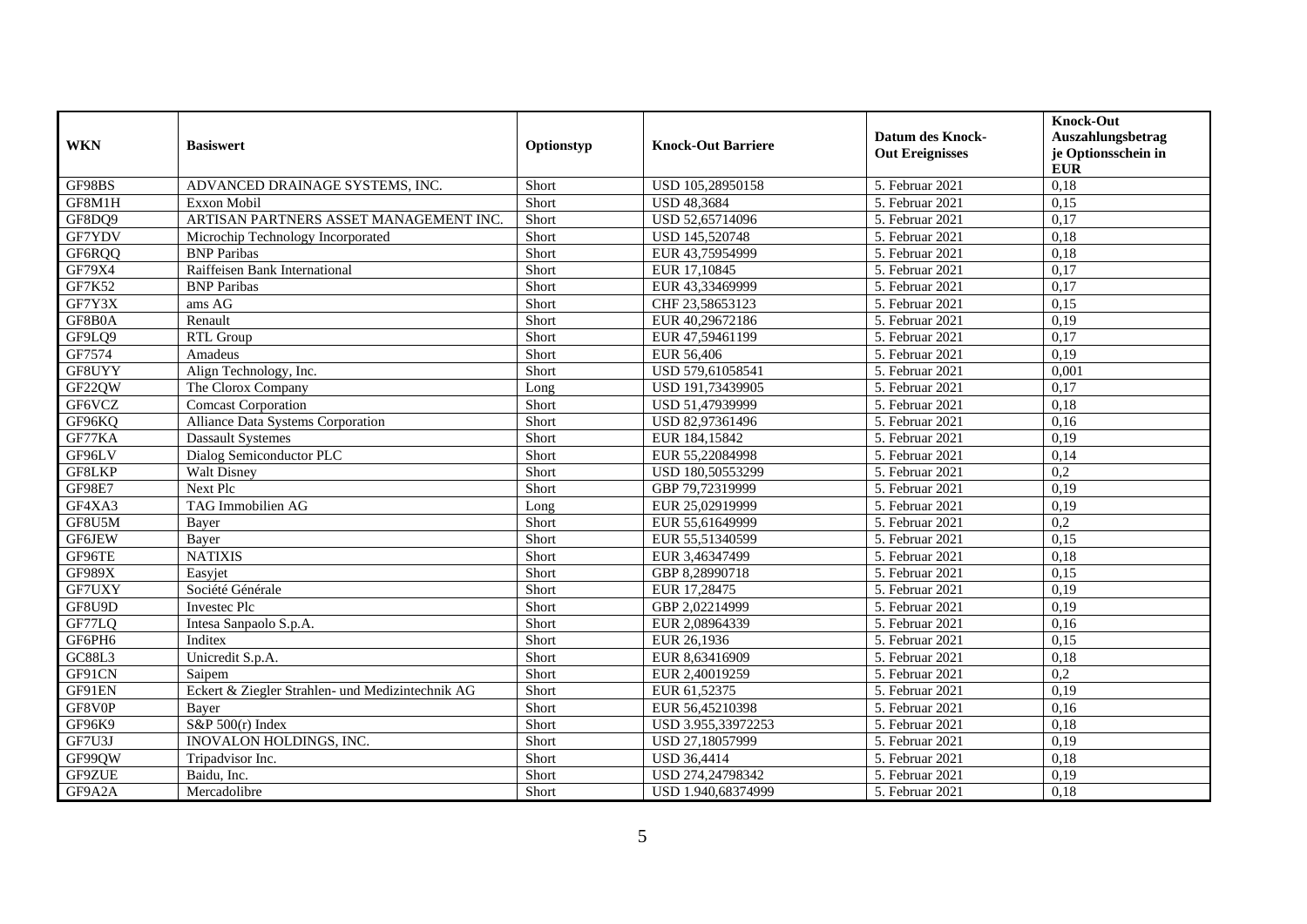| <b>WKN</b> | <b>Basiswert</b>                             | Optionstyp | <b>Knock-Out Barriere</b> | <b>Datum des Knock-</b><br><b>Out Ereignisses</b> | <b>Knock-Out</b><br>Auszahlungsbetrag<br>je Optionsschein in<br><b>EUR</b> |
|------------|----------------------------------------------|------------|---------------------------|---------------------------------------------------|----------------------------------------------------------------------------|
| GF911W     | IRIDIUM COMMUNICATIONS INC.                  | Short      | USD 55,13297999           | 5. Februar 2021                                   | 0,18                                                                       |
| GF7YEA     | Pioneer Natural Resources Co                 | Short      | <b>USD 131,3475</b>       | 5. Februar 2021                                   | 0,19                                                                       |
| GF7TZ3     | <b>ENSTAR GROUP LIMITED</b>                  | Short      | USD 214,0266              | 5. Februar 2021                                   | 0,19                                                                       |
| GF919J     | Darden Restaurants                           | Short      | USD 133,889076            | 5. Februar $2021$                                 | $\overline{0.2}$                                                           |
| GF8UXT     | 02 HOLDINGS, INC.                            | Short      | USD 143,82489599          | 5. Februar 2021                                   | 0,17                                                                       |
| GF8DSD     | Ultragenyx Pharmaceutical Inc.               | Short      | USD 167,00381999          | 5. Februar 2021                                   | 0,2                                                                        |
| GF7QBB     | NASDAQ-100 Index                             | Short      | USD 13.829,618788850001   | 5. Februar 2021                                   | 0,18                                                                       |
| GF7DSP     | MetLife, Inc.                                | Short      | <b>USD 52,938</b>         | 5. Februar 2021                                   | 0,17                                                                       |
| GF7LQ7     | BIO-RAD LABORATORIES, INC.                   | Short      | USD 620,13524999          | 5. Februar 2021                                   | 0,16                                                                       |
| GF7DV1     | L Brands, Inc.                               | Short      | USD 49,872625             | 5. Februar 2021                                   | 0,2                                                                        |
| GC7530     | UnitedHealth Group                           | Long       | USD 321,71270799          | 5. Februar 2021                                   | 0.18                                                                       |
| GC7HVP     | S&P $500(r)$ Index                           | Short      | USD 4.016,50676532        | 5. Februar 2021                                   | $\overline{0.2}$                                                           |
| GF8NHP     | FibroGen, Inc.                               | Short      | <b>USD 51,9944</b>        | 5. Februar 2021                                   | 0,19                                                                       |
| GF7QHM     | Planet Fitness Inc                           | Short      | USD 79,32253748           | 5. Februar 2021                                   | 0,19                                                                       |
| GF7QTH     | Snap Inc                                     | Short      | USD 63,42031229           | 5. Februar 2021                                   | 0,15                                                                       |
| GF98KZ     | <b>Gilead Sciences</b>                       | Short      | USD 68,489532             | 5. Februar 2021                                   | 0,18                                                                       |
| GF6JFU     | Emerson Electric Co.                         | Short      | USD 85,961024             | 5. Februar 2021                                   | 0.17                                                                       |
| GF77MT     | Under Armour, Inc. - Class C                 | Short      | <b>USD 17,8808</b>        | 5. Februar 2021                                   | 0,19                                                                       |
| GF9UQ5     | Baidu, Inc.                                  | Short      | USD 270,50736682          | 5. Februar 2021                                   | 0,16                                                                       |
| GF72V7     | Southwest Airlines                           | Short      | USD 50,181382             | 5. Februar 2021                                   | 0,14                                                                       |
| GF8JVU     | Snap Inc                                     | Short      | USD 61,861079             | 5. Februar 2021                                   | 0,14                                                                       |
| GF8JV3     | TWIST BIOSCIENCE CORPORATION                 | Long       | USD 158,65600248          | 5. Februar 2021                                   | $\overline{0,2}$                                                           |
| GF8JJ1     | <b>Banco Santander</b>                       | Short      | EUR 2,79867598            | 5. Februar 2021                                   | 0,17                                                                       |
| GF685T     | EURO STOXX 50 Index                          | Short      | EUR 3.722,83253999        | 5. Februar 2021                                   | 0.19                                                                       |
| GF9UP2     | RTL Group                                    | Short      | EUR 48,01442438           | 5. Februar 2021                                   | 0,2                                                                        |
| GC7AW2     | Vinci                                        | Short      | EUR 88,42516532           | 5. Februar 2021                                   | 0,19                                                                       |
| GF96KL     | Daimler                                      | Short      | EUR 67,54749999           | 5. Februar 2021                                   | 0,19                                                                       |
| GH05EB     | <b>VERBUND AG</b>                            | Short      | EUR 81,98352              | 5. Februar 2021                                   | 0,18                                                                       |
| GF6PCC     | International Consolidated Airlines Group SA | Short      | GBP 1,5946375             | 5. Februar 2021                                   | 0,17                                                                       |
| GF91FL     | <b>Barratt Developments</b>                  | Short      | GBP 7,17251758            | 5. Februar 2021                                   | 0,18                                                                       |
| GF5Z01     | Aeroports de Paris SA                        | Short      | EUR 105,51375             | 5. Februar 2021                                   | 0,19                                                                       |
| GF5M2J     | Daimler                                      | Short      | EUR 69,854                | 5. Februar 2021                                   | $\overline{0.2}$                                                           |
| GF77X0     | Erste Group Bank AG                          | Short      | EUR 27,261166             | 5. Februar 2021                                   | 0,2                                                                        |
| GF4UQ1     | Hermes International                         | Short      | EUR 909,046               | 5. Februar 2021                                   | 0,19                                                                       |
| GF8YQA     | Whitbread PLC                                | Short      | GBP 33,10968957           | 5. Februar 2021                                   | 0,16                                                                       |
| GF8DLH     | Exxon Mobil                                  | Short      | USD 49,77989999           | 5. Februar 2021                                   | 0,15                                                                       |
| GF77RA     | Ulta Beauty, Inc.                            | Short      | USD 301,91562599          | 5. Februar 2021                                   | 0,16                                                                       |